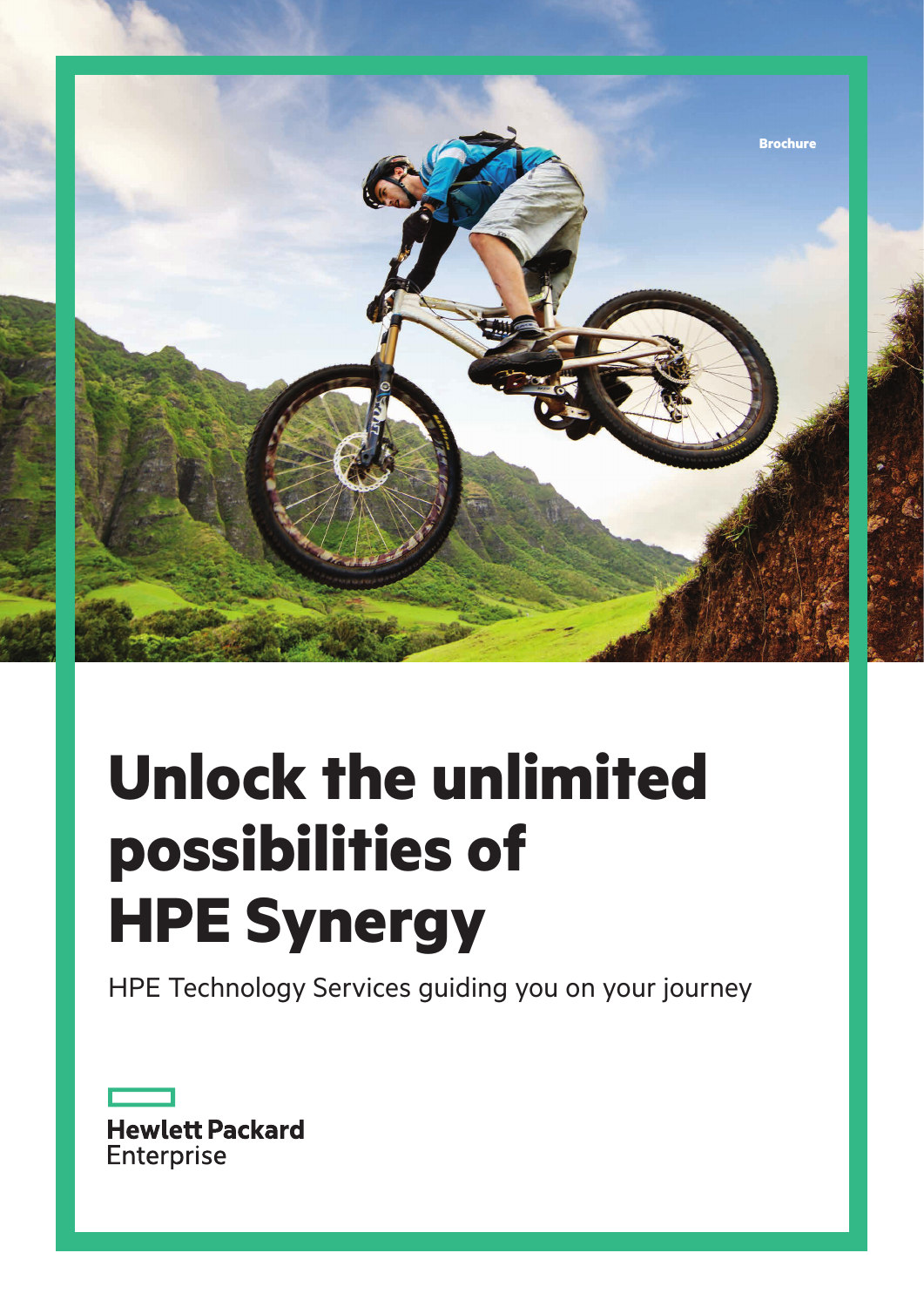value creation. Now is the time to assess your current infrastructure and determine if it will meet your business needs today and in the future. You may have a mix of architecture in your environment—from discreet systems to converged infrastructure, bringing compute, storage, and networking together for greater efficiency; however, now is the time to determine if what works today will meet your needs tomorrow.

While traditional applications have been designed to support and automate existing business processes such as collaboration, data processing and analytics, supply chain, and web infrastructure, there is now a new breed of applications and IT services being developed to more quickly drive revenue and new customer experiences. This evolution requires a new architectural approach - one that is designed to power innovation and value creation for the new breed of applications while more efficiently and managing traditional workloads. This new architectural approach is called composable infrastructure.

Hewlett Packard Enterprise (HPE) can help you transform to a hybrid infrastructure with HPE Synergy and composable infrastructure as the foundation. With transformation expertise, HPE can help you plan, design the right solution, integrate your solution into your existing environment, proactively support your environment ongoing, further automate your infrastructure, and help you flexibly finance your investment.

Your journey to composable infrastructure is unique with different consumption and provisioning models available to you, and we help you to evolve your organization's culture, people, processes, and technology.

## **We understand your journey is unique, and you have unique concerns**

- I need my own personalized strategy and roadmap.
- I want to ensure that my environment remains stable as I transform.
- Do I have the capabilities needed to design and build my future IT?
- How can I continue operating my existing IT without disruption as I modernize?
- I want access to people who have experienced challenges similar to ours.
- If I am going to modernize, I need to do that easily and manage costs.
- How do I automate my infrastructure to achieve the speed my business needs?
- How can I get my people, processes, and technology ready for continuous delivery?
- I need to keep driving business value as I transform.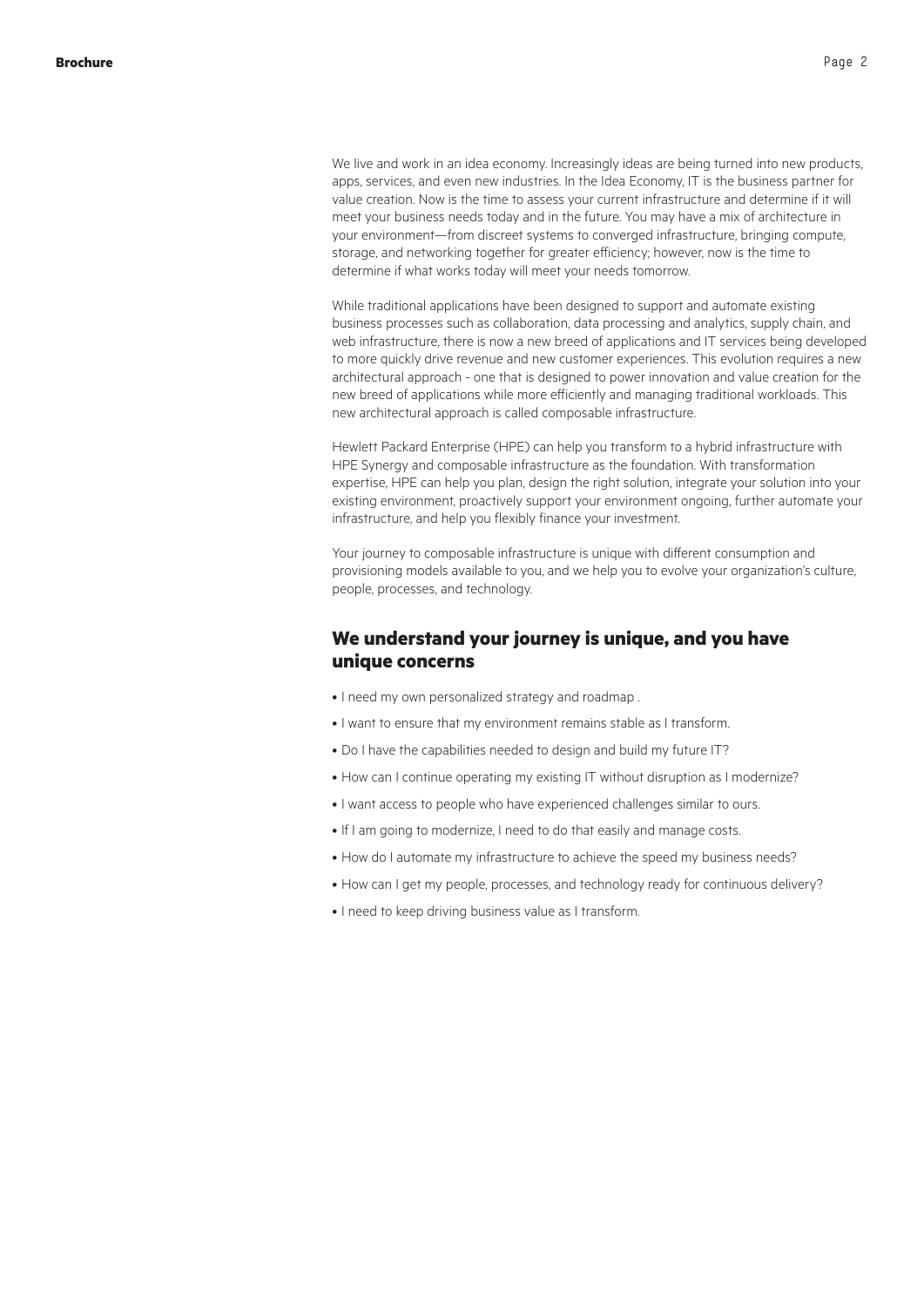## **Hewlett Packard Enterprise helps you modernize today and implement HPE Synergy**

No matter where you are on the journey we have services to help you get to your destination:

**Transformation Workshops**—Brings business and IT organizations together to collaborate, define the topline infrastructure strategy and kick-start your projects confidently. We help clarify your business requirements and the issues that IT and operation teams must resolve to meet these requirements. You receive a detailed executive briefing, a high-level report summarizing the strategies, and high-level plan that includes the functional requirements you will need to consider.

**Modernization and Migration Services**—Helps you choose the right platform for the right workload at the right cost and evolve your IT infrastructure, processes and organization, taking advantage of "hybrid infrastructure" innovations such as composable, converged, and software-defined technologies. HPE experts advise, transform, integrate and implement for platform refresh, datacenter consolidation virtualization, migration and automation projects.

Hewlett Packard Enterprise also offers additional education, implementation and support services, to help you prevent incidents and operate your environment without disruption.

**HPE Flexible Capacity**—A pay per use model for on premise infrastructure, giving you the needed HPE Synergy capacity in your datacenter with a buffer of additional capacity to use when you need it. HPE Synergy delivers a dynamic IT environment, and Flexible Capacity provides the needed room to grow your environment, but you only pay for actual metered use. Technology transitions with refresh can be built in, and infrastructure and services are billed monthly, enabling you to align costs to business use.

**HPE Datacenter Care-Infrastructure Automation (DC-IA)**—An extension to HPE Datacenter Care that delivers enterprise-grade support, advice, guidance and best practices for infrastructure automation. The service includes enterprise editions of selected automation tools, including Enterprise Chef, which is integrated with HPE OneView. The DC-IA Center of Excellence (CoE) is staffed with highly trained professionals who have expertise in creating and managing an automated infrastructure and offer code coaching and script reviews.

# **HPE Technology Services helping on your journey**





Align Investment to compute usage with Datacenter Care **Flexible Capacity**



Get access to experts and tools with Datacenter Care **Infrastructure Automation**



Get on the path to a composable Infrastructure with **Transformation Workshop and Advisory Services**



Get your technology, people and processes ready with **Modernization and Migration services**